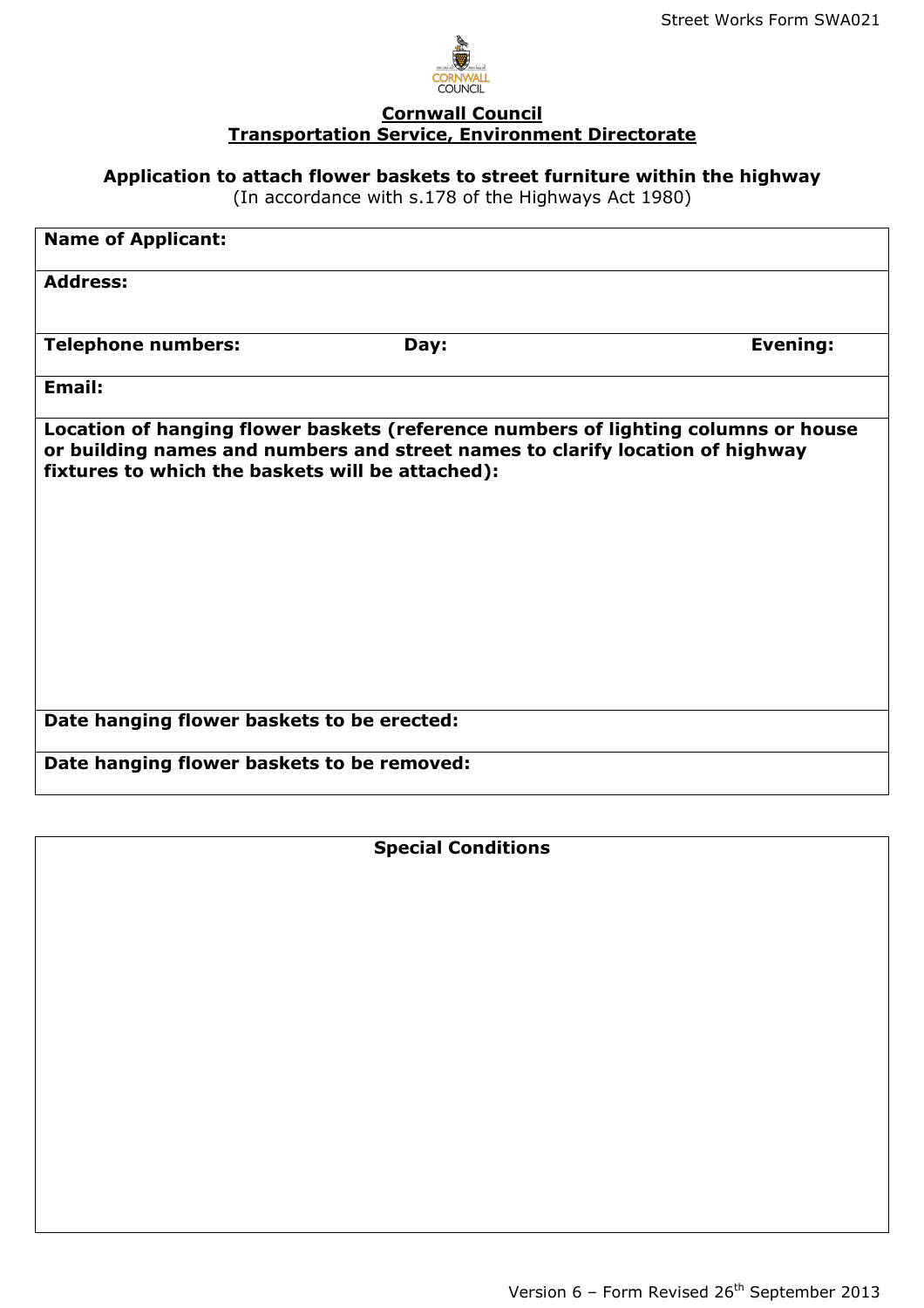

#### **Please tick**

 $\Box$  I have enclosed the completed application form

 $\Box$  I have attached a copy of the £5 Million for any one incident Public Liability Insurance

**Certificate** 

 $\Box$  I have read, understand and agree with the attached General Conditions

# **Signature of Applicant\_\_\_\_\_\_\_\_\_\_\_\_\_\_\_\_\_\_\_\_\_\_\_\_\_\_\_\_\_\_\_\_\_\_\_\_\_\_\_\_\_\_\_\_\_\_**

**Date\_\_\_\_\_\_\_\_\_\_\_\_\_\_\_\_\_\_\_\_\_\_\_\_\_\_\_** 

APPLICATIONS MUST BE RECEIVED AT LEAST 6 WEEKS BEFORE THE PROPOSED ERECTION OF ANY ATTACHMENT. INCOMPLETE APPLICATIONS OR APPLICATIONS RECEIVED AFTER THE SPECIFIED TIME MAY BE RETURNED TO THE APPLICANT.

# **CC Use Only**

| <b>Electrical Installations</b>                                                                            |                                         |  |  |
|------------------------------------------------------------------------------------------------------------|-----------------------------------------|--|--|
| Application reference                                                                                      | has been Approved $\Box$ Refused $\Box$ |  |  |
| (Highway Electrical officer of the Council)                                                                |                                         |  |  |
| <b>Licence Agreement</b><br>This Licence is granted, subject to the conditions set out in the application. |                                         |  |  |
| (Authorised Officer of the Council)                                                                        |                                         |  |  |

Transportation Service Environment Directorate Street works Western Group Centre, Radnor Road, Scorrier Redruth TR16 5EH Telephone: 0300 1234222 Fax: (01209) 614400 Email: Streetworks@cornwall.gov.uk